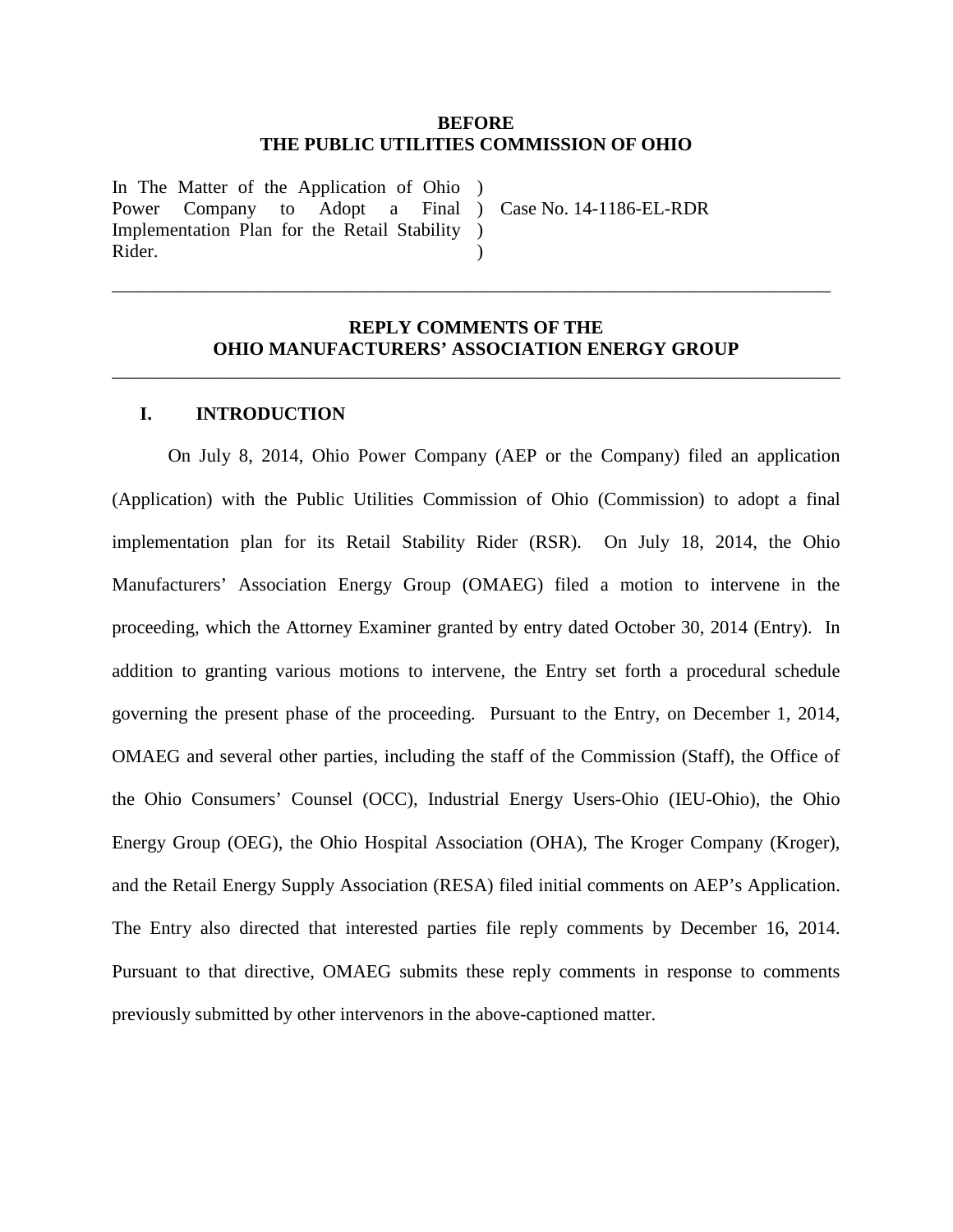## **II. REPLY COMMENTS**

 $\overline{a}$ 

With the exception of Staff, all parties that filed initial comments on AEP's Application recommend that the Commission (1) dismiss the Application or presently abstain from making a determination on the Application; (2) make significant changes with regard to the allocation of the RSR; or (3) advocate some combination of or alternative approach utilizing the two aforementioned recommendations. OMAEG offers the following comments on these approaches.

# **A. The Commission should dismiss the Application or, in the alternative, hold a determination in the matter in abeyance until such time as key jurisdictional, legal, and factual issues implicated by the Application have been resolved.**

In IEU-Ohio's August 19, 2014 motion to dismiss, and again in the initial comments filed by IEU-Ohio, OHA, and OMAEG in this matter, those parties raise questions regarding the Commission's jurisdiction over the regulation of compensation for wholesale capacity service. Moreover, as noted in numerous parties' initial comments, Commission orders authorizing the capacity deferral AEP seeks to collect by means of its Application in this case are presently under review by the Supreme Court of Ohio. $1$  Concepts implicated in the Application, such as double payment of deferred capacity costs, are also tied to the ultimate determinations made in the Capacity Appeal, the ESP II Appeal, and other fuel adjustment clause cases pending before the Commission.

Further, as noted by the Attorney Examiner in the Entry, all determinations regarding future recovery of the capacity deferral balance are scheduled to occur following the Company's

<sup>&</sup>lt;sup>1</sup> See generally, *In the Matter of the Commission Review of the Capacity Charges of Ohio Power Company and Columbus Southern Power Company*, PUCO Case No. 10-2929-EL-UNC (Capacity Case) and the appeal of the Commission's determination in the same, Supreme Court of Ohio Case No. 2013-0228 (Capacity Appeal); see also *In the Matter of the Application of Columbus Southern Power Company and Ohio Power Company for Authority to Establish a Standard Service Offer Pursuant to Section 4928.143, Revised Code, in the Form of an Electric Security Plan*, PUCO Case Nos. 11-346-EL-SSO, et al. (ESP II Case) and the appeal of the Commission's determination in the same, Supreme Court of Ohio Case No. 2013-0521 (ESP II Appeal).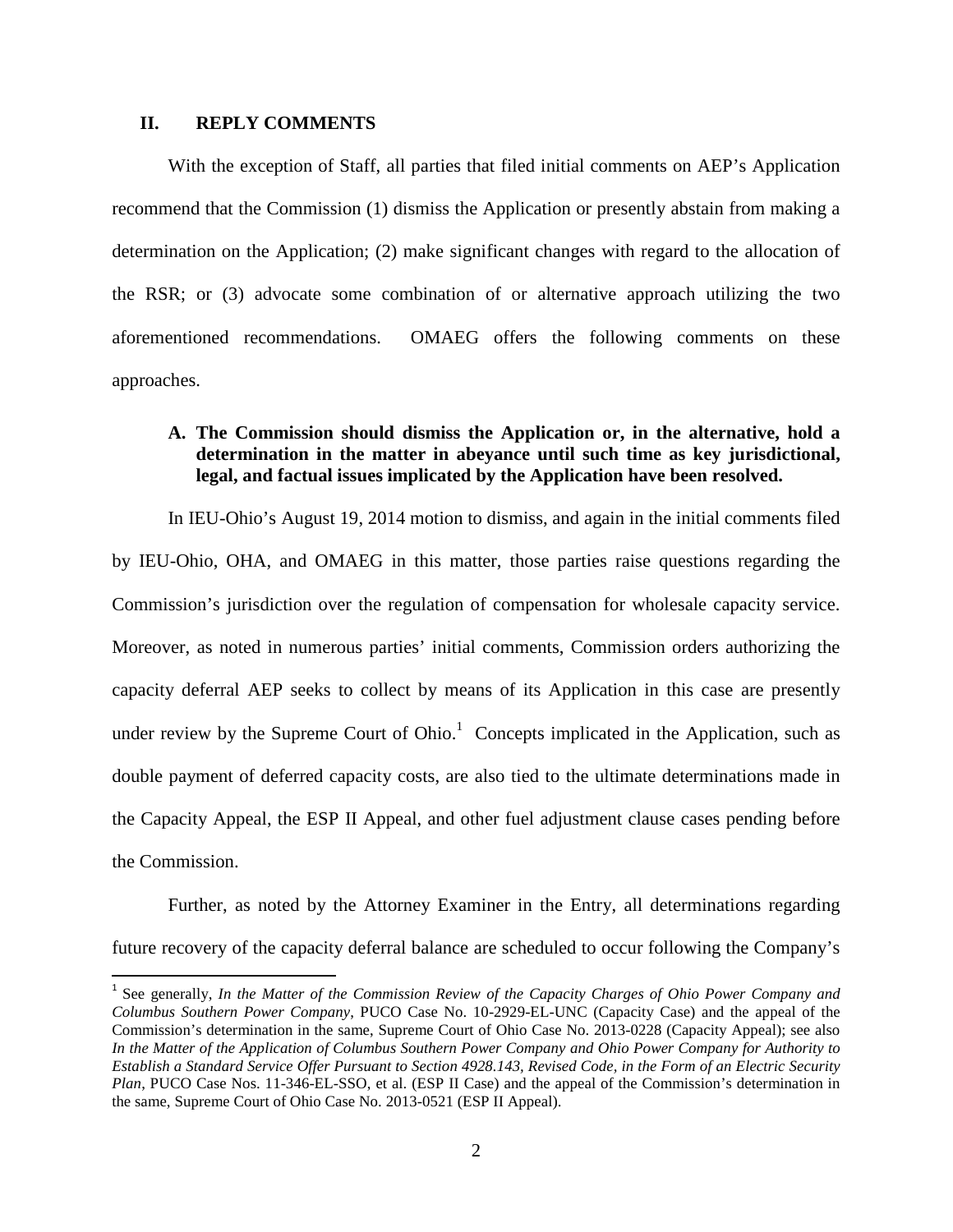filing of its actual shopping statistics at the end of the current ESP term.<sup>2</sup> The term of AEP's current ESP does not expire until May 31, 2015. Accordingly, a determination on an application such as the one filed by AEP and under consideration in this matter may not be properly considered until June 1, 2015 or after.

 Given that jurisdictional, legal, and factual issues affecting various aspects of the Application are presently under review, and the fact that the actual shopping statistics (upon which the Commission has indicated it intends to rely when considering future recovery of the capacity deferral balance) will not be filed until at least June 1, 2015, the Commission should either dismiss the Application at this time or, as suggested by OHA, hold a determination on the Application in abeyance until certain pertinent matters are resolved.

# **B. If the Commission determines that the proposal made in the Application is ripe for determination, any approved collection of deferral amounts from AEP customers should be converted to a demand charge for demand-metered customers and be made subject to refund.**

In the event that the Commission determines that it may reasonably consider AEP's Application at this point in time, OMAEG contends that the RSR design should be converted from an energy charge to a demand charge for those customers who are demand-metered. This recommendation is in line with proposals advanced by OEG and Kroger in their initial comments. Although OMAEG agrees with OCC that cost causers, rather than customers, should be paying for the deferred capacity costs, converting RSR charges to demand charges rather than energy charges for demand-billed customers would result in a more equitable allocation of deferred capacity costs than has been achieved under the present allocation methodology.

 $\overline{a}$ 

<sup>&</sup>lt;sup>2</sup> Entry at  $\P$  3, citing ESP II Case, Opinion and Order at 36 (August 8, 2012).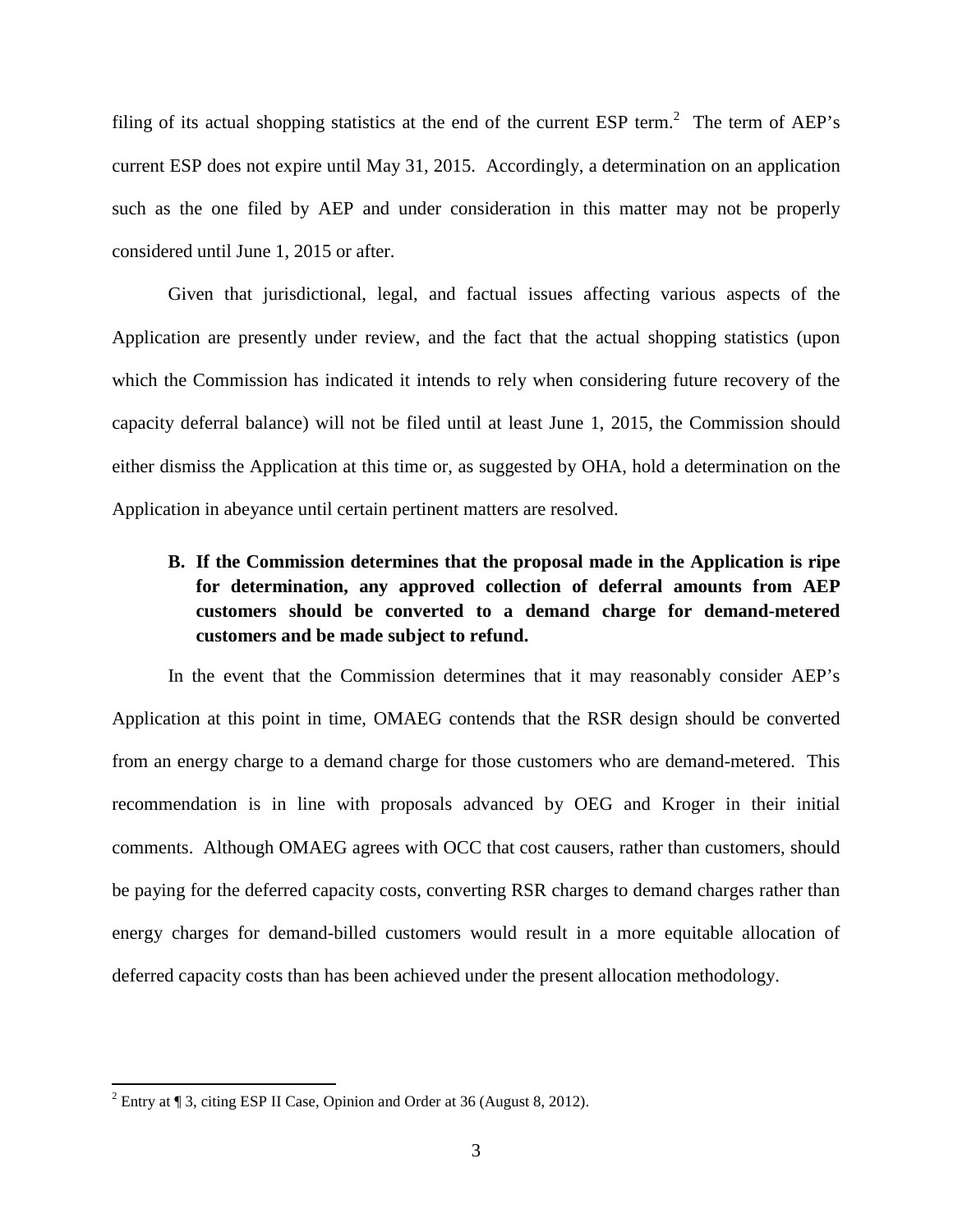Further, as noted by OCC and RESA in their initial comments, if the Commission approves the collection of deferred capacity charges, such charges should be collected subject to customer refund. Adopting this approach would alleviate, in part, customers' serious concerns that collection of RSR charges while the Capacity Appeal and ESP II Appeal are pending may preclude customers' ability to later recoup these charges if the RSR is determined to be unlawful, in light of prohibitions against retroactive ratemaking. OMAEG respectfully requests that the Commission closely evaluate these concerns before making any decision on AEP's Application.

#### **III. CONCLUSION**

As advanced by OMAEG in its initial comments and the reply comments set forth above, the Commission has no authority to approve AEP's capacity shopping tax application. Further, a number of key jurisdictional, legal, and factual issues which must necessarily be considered when evaluating the Application are either under review or are presently unsettled. Prudence, therefore, dictates that the Commission either dismiss the Application, or hold any determination on the Application in abeyance until the aforementioned issues are resolved. Notwithstanding this recommendation, if the Commission determines that it is proper to act on the Application at the present, OMAEG respectfully requests that the Commission convert RSR charges to demand charges, rather than energy charges, for demand-metered customers, and specify that such charges are subject to refund if the Capacity Appeal or ESP II Appeal hold that collection of the RSR is unlawful or unreasonable.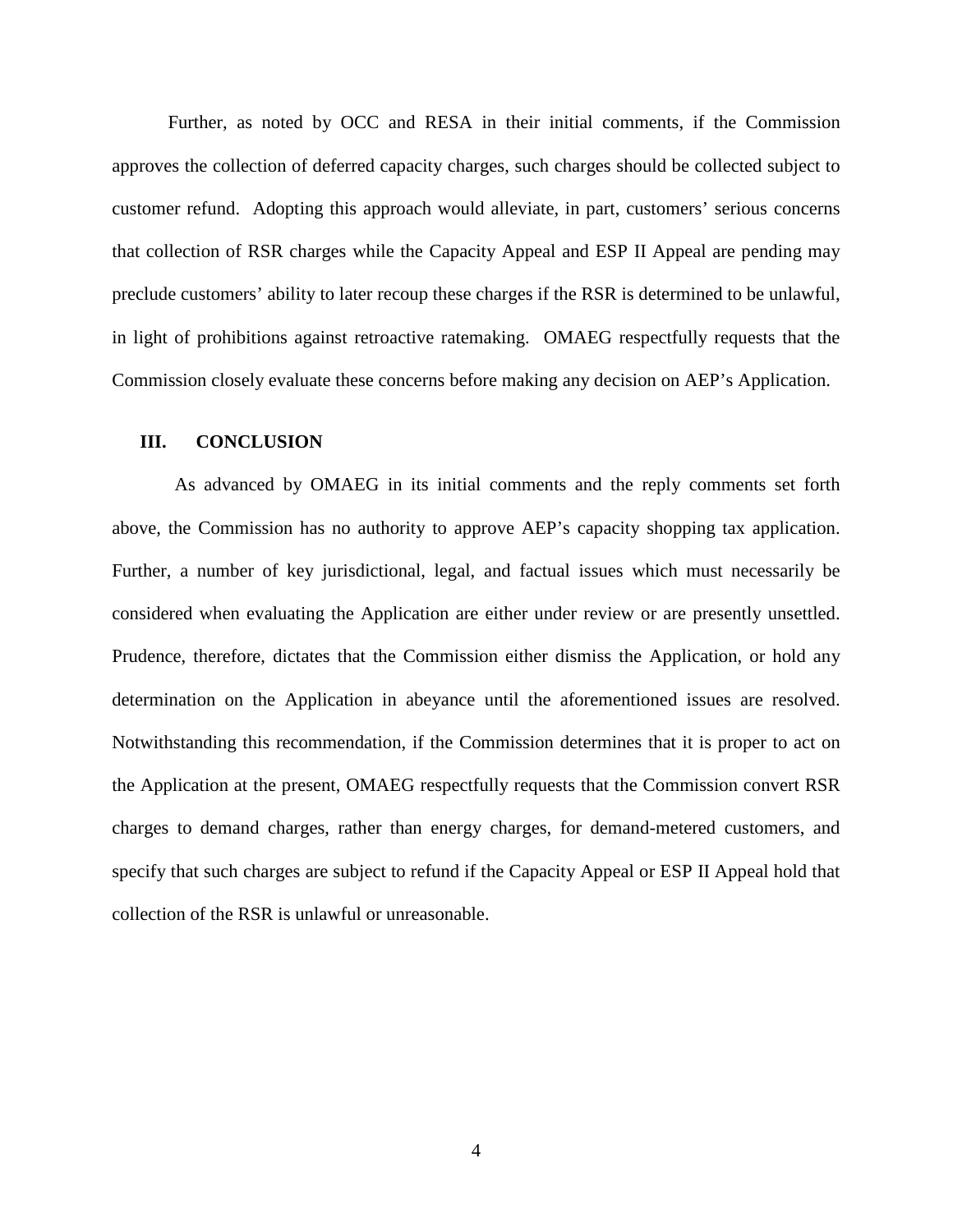Respectfully submitted,

 \_/s/ Rebecca L. Hussey\_\_\_\_\_\_\_\_\_\_\_\_\_\_\_\_\_\_\_\_ Kimberly W. Bojko (0069402) Jonathan A. Allison (0062720) Rebecca L. Hussey (0079444) Carpenter Lipps & Leland LLP 280 North High Street, Suite 1300 Columbus, Ohio 43215 Telephone: (614) 365-4100 Email: Bojko@carpenterlipps.com Allison@carpenterlipps.com Hussey@carpenterlipps.com

*Counsel for OMAEG*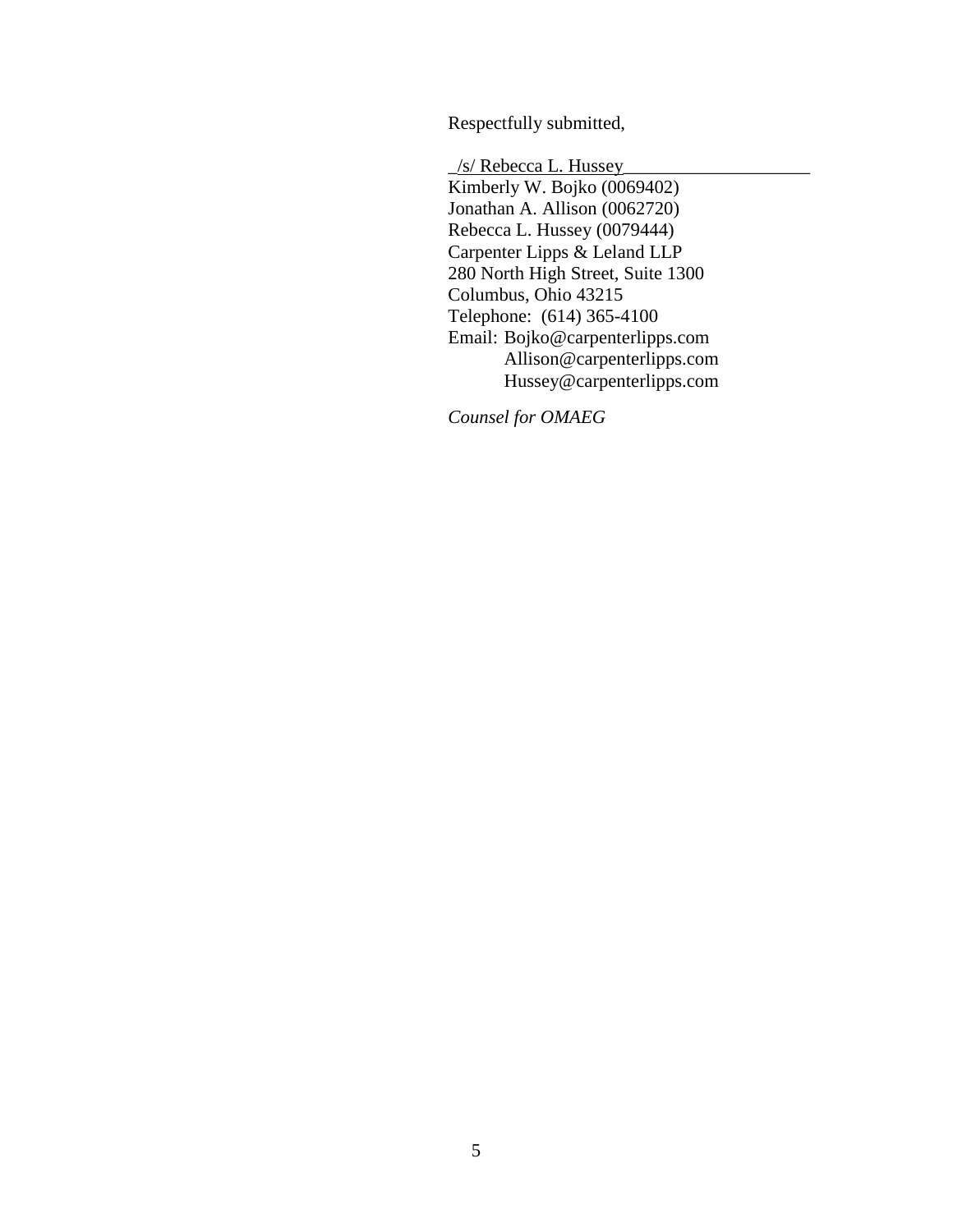# **CERTIFICATE OF SERVICE**

 I hereby certify that a true and accurate copy of the foregoing was served upon the following parties via electronic mail on December 16, 2014.

> $\frac{1}{s}$  Rebecca L. Hussey Rebecca L. Hussey

stnourse@aep.com mjsatterwhite@aep.com dboehm@bkllawfirm.com mkurtz@bkllawfirm.com jkyler@bkllawfirm.com ricks@ohanet.org tobrien@bricker.com sam@mwncmh.com fdarr@mwncmh.com mpritchard@mwncmh.com myurick@taftlaw.com dparram@taftlaw.com Maureen.grady@occ.ohio.gov Terry.etter@occ.ohio.gov mhpetricoff@vorys.com glpetrucci@vorys.com joseph.clark@directenergy.com William.wright@puc.state.oh.us

Attorney Examiners: Greta.see@puc.state.oh.us Sarah.parrot@puc.state.oh.us

1325-001.605998v3